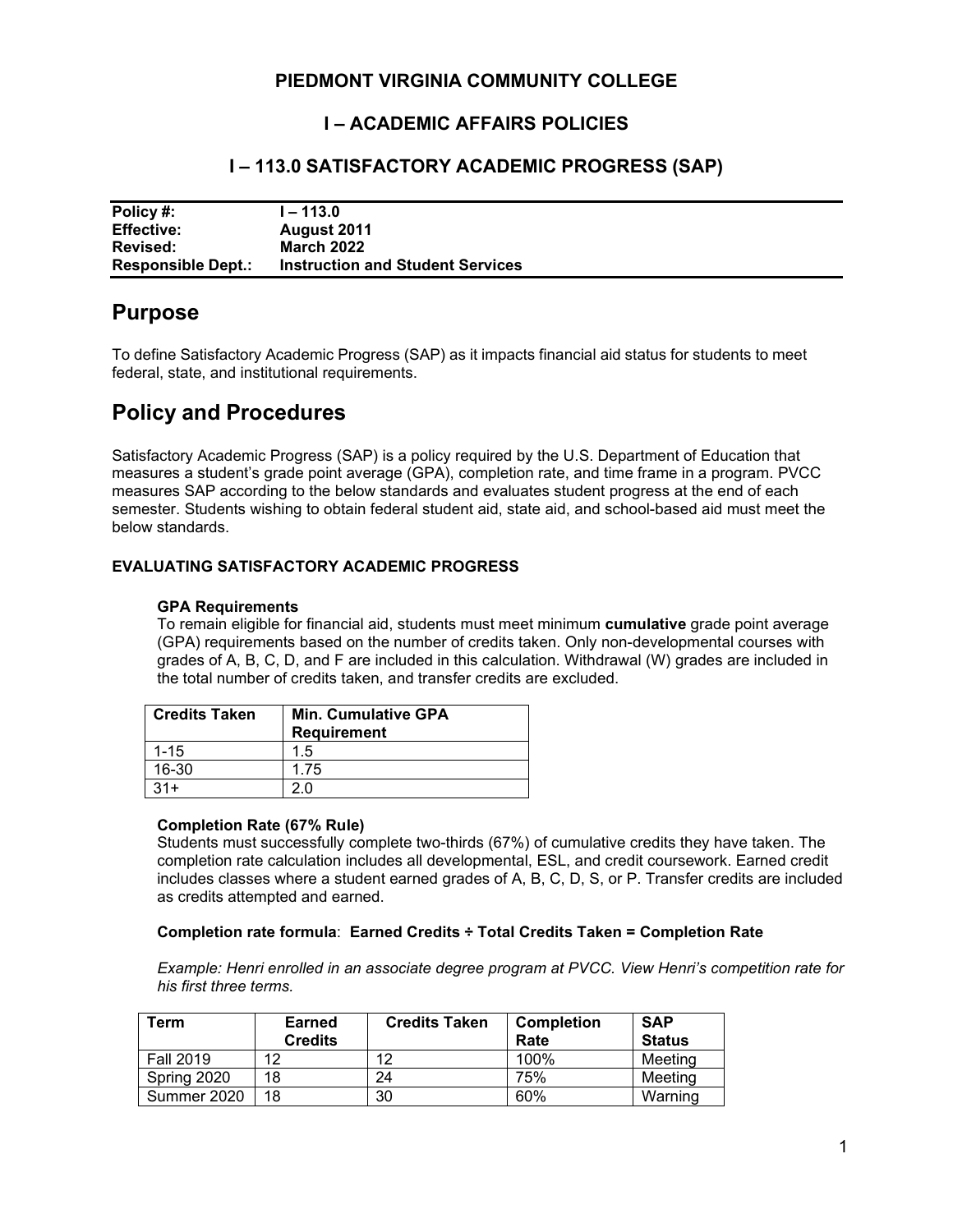#### **Maximum Credit Hours (150% Rule)**

To continue to receive financial aid, a student cannot earn more than 150% of the total credits required for their degree or certificate. This excludes up to 30 credits of developmental courses. ESL coursework credits are not limited if the student meets the other SAP requirements. Attempted credits from all enrollment periods and all accepted transfer credits are counted. All terms of enrollment are included in the calculation regardless of when the coursework was taken or whether the student received financial aid for the coursework.

*Example: Nicholas enrolled in a certificate program at PVCC. Nicholas must either complete or be projected to complete the certificate program within the timeframe allowed.*

*36* Minimum Total Credit Hours to Complete the Certificate Program x *150%* Timeframe Allowance = 54 Credits Maximum to Complete

If circumstances beyond the student's control are responsible for not meeting the above standard, a student can submit an appeal to re-establish their financial aid eligibility. Please see the **150% Reset Policy** below.

#### **150% RESET POLICY**

All periods of the student's enrollment count when determining Satisfactory Academic Progress, even periods in which the student did not receive Federal Student Aid (FSA) funds. A student changing a program of study can submit an appeal requesting a timeframe reset to re-establish aid eligibility. A student may only be approved for a reset one-time and must be meeting all other SAP requirements. Students will be notified regarding approved resets and the conditions of their appeal.

#### **Developmental and ESL Courses**

Students may receive financial aid for up to 30 credit hours of developmental coursework. The courses must be required as a result of the placement process, or as part of their program of study. Students in an eligible program of study may attempt and complete unlimited ESL credits if they meet other SAP requirements.

#### **STUDENT FINANCIAL AID STATUS**

#### **I. Financial Aid Good Standing**

A student is making Satisfactory Academic Progress (SAP) by successfully completing attempted courses, maintaining a minimum GPA, and meeting timeframe requirements.

#### **II. Financial Aid Warning Status**

Students who fail to meet SAP for the first time will be automatically placed in a Warning Status for one (1) semester and are expected to meet SAP requirements by the end of that semester. Students who fail to meet SAP requirements by the end of the warning semester will lose their financial aid eligibility.

#### **III. Financial Aid Suspension Status**

Students who do not meet the completion rate, the cumulative GPA standard, or who fail to meet the requirements of their probationary semester or academic plan will be placed in suspension status and are not eligible for financial aid, unless there is proof of extenuating circumstances for why they did not meet SAP. In this case, a student must submit a SAP appeal form.

#### **IV. Financial Aid Probation Status**

Students who are approved for an SAP exception are placed on probation. During probation, students are eligible to receive financial aid for one (1) semester, after which they must meet SAP or the requirements of an approved academic plan.

### **V. Financial Aid Academic Plan**

Students who need more than one semester to meet SAP must create an academic plan with the Student Success Office. Students will maintain financial aid eligibility if they adhere to their academic plan. Academic plans may include conditions like meeting with a Student Success Advisor periodically throughout the semester and/or utilizing PVCC's academic resource centers (i.e., The First Quadrant Math Center, Writing Center, and Library). Failure to meet the conditions of the academic plan can result in financial aid ineligibility. The academic plan is included with the SAP exception decision.